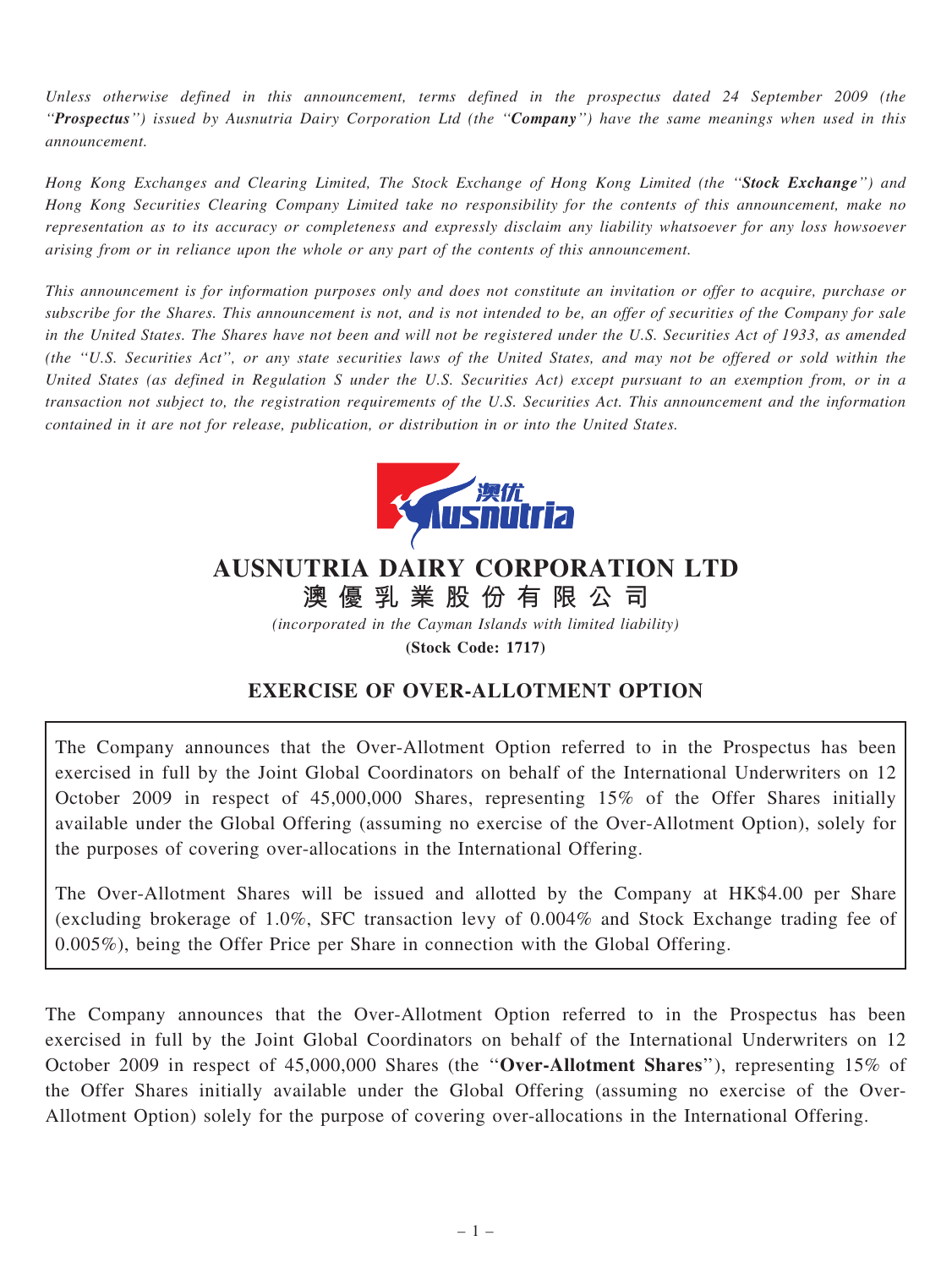The Over-Allotment Shares will be issued and allotted by the Company at HK\$4.00 per Share (excluding brokerage of 1.0%, SFC transaction levy of 0.004% and Stock Exchange trading fee of 0.005%), being the Offer Price in connection with the Global Offering.

Listing of and permission to deal in the Over-Allotment Shares have been granted by the Listing Committee of the Stock Exchange. Dealings in the Over-Allotment Shares on the Main Board of the Stock Exchange are expected to commence at 9:30 a.m. on Thursday, 15 October 2009.

As shown in the shareholding structure of the Company set out below, immediately before the issue and allotment of the Over-Allotment Shares by the Company, 30% of the issued share capital of the Company is held by public Shareholders. Such shareholding percentage will be increased to approximately 33.01% immediately upon the issue and allotment of the Over-Allotment Shares by the Company.

The shareholding structure of the Company immediately before and after the issue and allotment of the Over-Allotment Shares by the Company are as follows:

|                                         | Immediately before the issue<br>of the Over-Allotment Shares |                                             | Immediately after the issue of<br>the Over-Allotment Shares |                                             |
|-----------------------------------------|--------------------------------------------------------------|---------------------------------------------|-------------------------------------------------------------|---------------------------------------------|
| <b>Shareholders</b>                     | <b>Number</b><br>of Shares                                   | Approximate<br>% of issued<br>share capital | <b>Number</b><br>of Shares                                  | Approximate<br>% of issued<br>share capital |
| All Harmony International               |                                                              |                                             |                                                             |                                             |
| Limited $(1)$                           | 107,000,000                                                  | 10.70%                                      | 107,000,000                                                 | 10.24%                                      |
| Brave Leader Limited <sup>(2)</sup>     | $333,000,000^{(5)}$                                          | 33.30%                                      | 333,000,000                                                 | 31.87%                                      |
| <b>Silver Castle International</b>      |                                                              |                                             |                                                             |                                             |
| Limited $^{(3)}$                        | 60,000,000                                                   | $6.00\%$                                    | 60,000,000                                                  | 5.74%                                       |
| Ausnutria Holding Co Ltd <sup>(4)</sup> | 200,000,000                                                  | 20.00%                                      | 200,000,000                                                 | 19.14%                                      |
| <b>Public Shareholders</b>              | 300,000,000                                                  | 30%                                         | 345,000,000                                                 | 33.01%                                      |
|                                         | 000,000,000                                                  | 100%                                        | 1,045,000,000                                               | 100%                                        |

## Notes:

- (1) All Harmony International Limited is owned as to 49.22% by Mr. Chen Yuanrong and 20 former and present employees of the Group.
- (2) Brave Leader Limited is owned as to 59.57% by Mr. Wu Yueshi, 30.67% by Ms. Wu Xingxing and 9.76% by Mr. Yan Weibin.
- (3) Silver Castle International Limited is owned as to 59.57% by Mr. Wu Yueshi, 30.67% by Ms. Wu Xingxing and 9.76% by Mr. Yan Weibin.
- (4) Ausnutria Holding Co Ltd is owned as to as to 60% by Mr. Wu Yueshi, 30% by Mr. Yan Weibin and 10% by Ms. Xiong Fanyi.